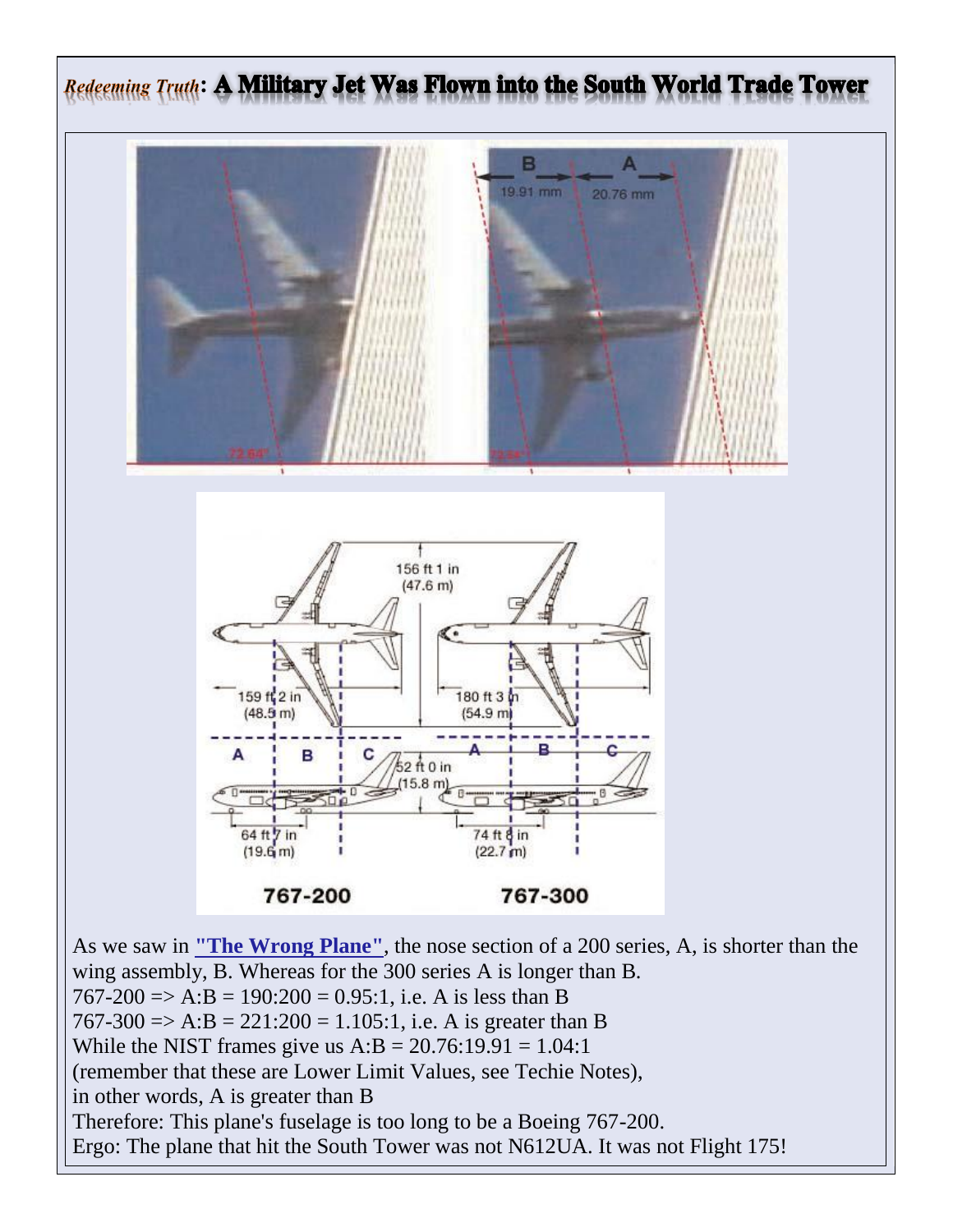Correction: Taken from a series of still photos which had been published by NIST for their report. Here's the same comparison yet again, from yet another perspective. Photo by Aaorn C. Traub

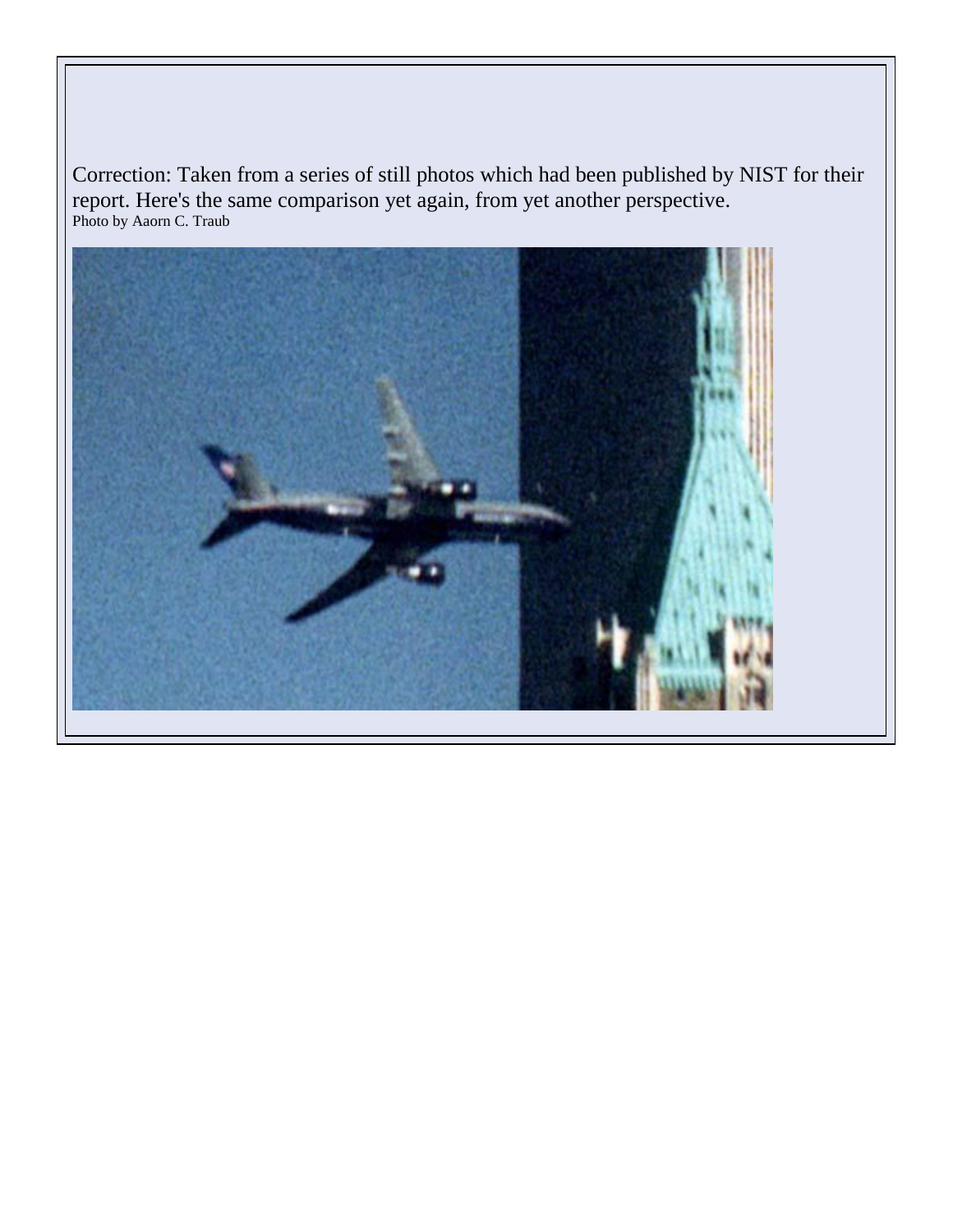

New York - John F. Kennedy International (Idlewild) (JFK / KJFK) USA - New York, April 28, 2001 N612UA Quote:

## Techie Notes:

Of course, doing a dimensional analysis like this is like walking into a minefield. A thousand people could repeat the process and you'd be lucky to get two sets of matching figures. "The World is Wide", says my friend Walter paraphrasing the Heisenberg Uncertainty Principle. So to prevent any quibbling, the figures shown represent the lower limit values for the ratio A:B. In other words, we've been as generous as is reasonably possible in defining the distance B (the left-hand line barely touches the rear wing-tips, while the middle line has been set just past where the leading edge of the wing meets the fuselage) and strict in defining A (the right-hand line is set where the nose touches the building, though it clearly goes beyond this point). Nevertheless, this still gives us a value for A that is greater than B. There may also be a difference in dimensions depending on how the images have been obtained. Though irrespective of the method employed you'll still get a value for the ratio A:B that is greater than 1. To satisfy the perfinicky I'll describe how the images were processed:

The Scott Myers frames were obtained from the CatQueen JPEG. This is at 26 pixels/inch, so the resolution was raised to 72 pixels/inch for importing into QuarkExpress to give the quoted figures. When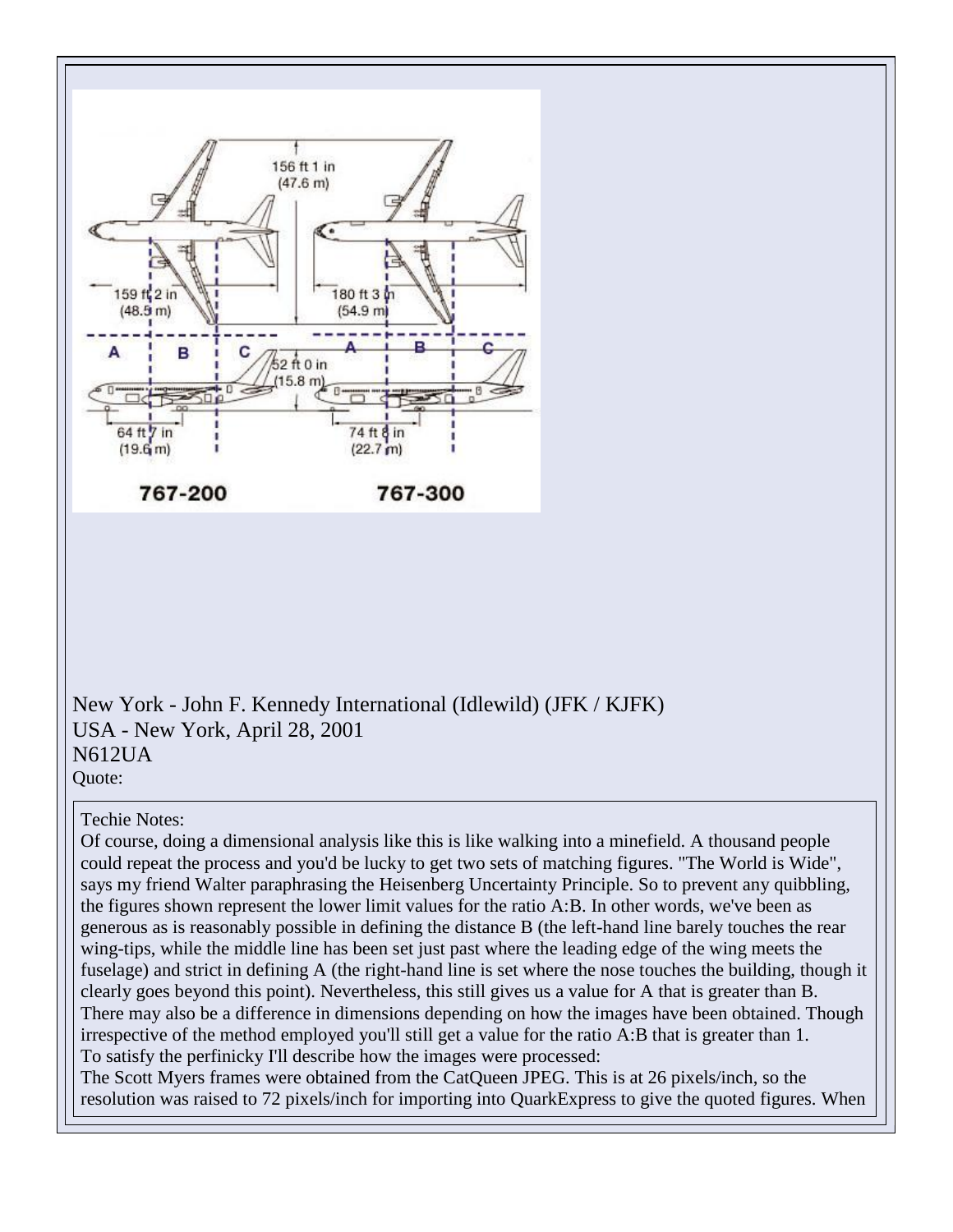clipped and sent back into PhotoShop this gave a JPEG of 766 pixels width, this was reduced to 600 pixels in the above picture for the purposes of page layout.



Context and framing is everything. Two images of a mystery Flight 175. Odd Bumps Most definitely, "There Is An Incendiary Device On The 2nd Plane". It's conclusive.

And if **controlled demolition** of the twin towers is firmly established, which it has been, once again based on first hand, recorded in real time physical reality - and, if it can be conclusively shown that this plane was something other than flight 175, which it has also, then the purpose of this aircraft becomes clear, by rational, logical, deductive reasoning.